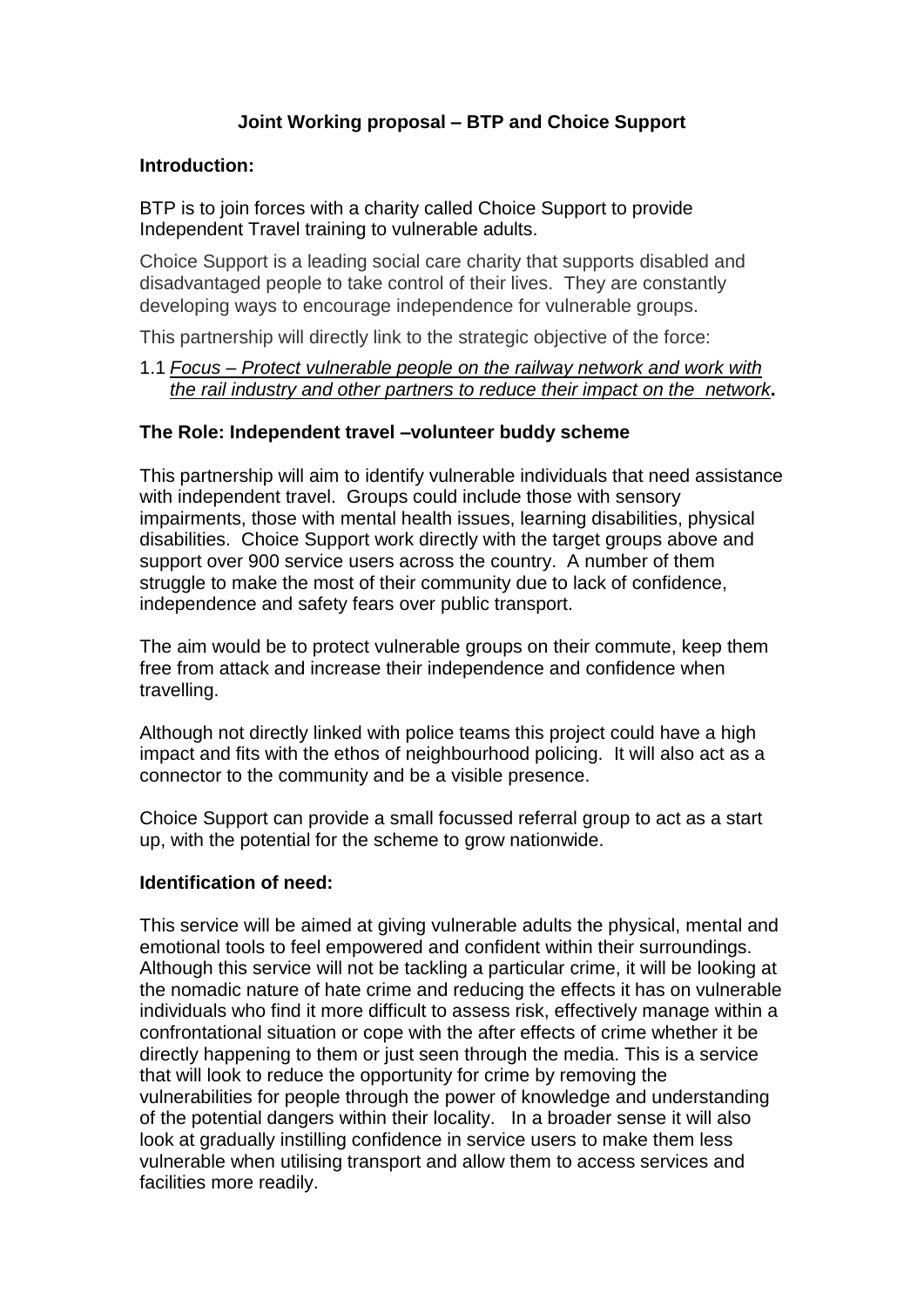## **This will be done in the following way:**

Service users will be matched on a 1:1 basis with a BTP Independent Travel Volunteer**.** 

The pair will meet for 2 hours a week. All volunteers will be asked to commit to the scheme for a minimum of 3 months but the actual duration of the match will depend on the individual needs of the service user.

The pair will complete a 'personal travel plan to independence' with key objectives and goals. This will include:

- Knowledge of personal safety in and out of the home e.g. how to look confident, keeping belongings safe etc.
- Area Mapping Personalised to Service Users locality and frequent journeys
- Meeting key safety and community contacts within the borough
- Travel Training –which covers journey planning and what to do if exposed to an unexpected event or anti-social behaviour
- How to report a hate crime e.g. if you have been a victim or a witness of hate crime.

The project will be piloted using **10** service users in the Greenwich area with the potential to expand this after a 3-6 month pilot.

### **The partnership agreement:**

### **Those involved:**

Thomas Doukas – Choice Support Involvement Manager Pippa Gascoigne – Choice Support Involvement Manager Greg Tythe – Choice Support Development Manager Teresa Bedziejewski – BTP volunteer Manager

### **BTP Will provide:**

- A pool of fully trained volunteers who can be matched to selected service users who would benefit from the scheme. Volunteers will be recruited from a national recruitment website. They will be subject to an interview, vetting and reference check to ensure they are suitable for the role and can meet the specified commitment (see attached role profile)
- A training package to include an induction into BTP, independent travel plans (utilised from TFL), and boundaries.
- General overarching support of volunteers with particular emphasis on any problem resolution required.
- Report and monitoring tools pre-scheme questionnaire to gather baseline data as well as diary sheets to record activity and progress.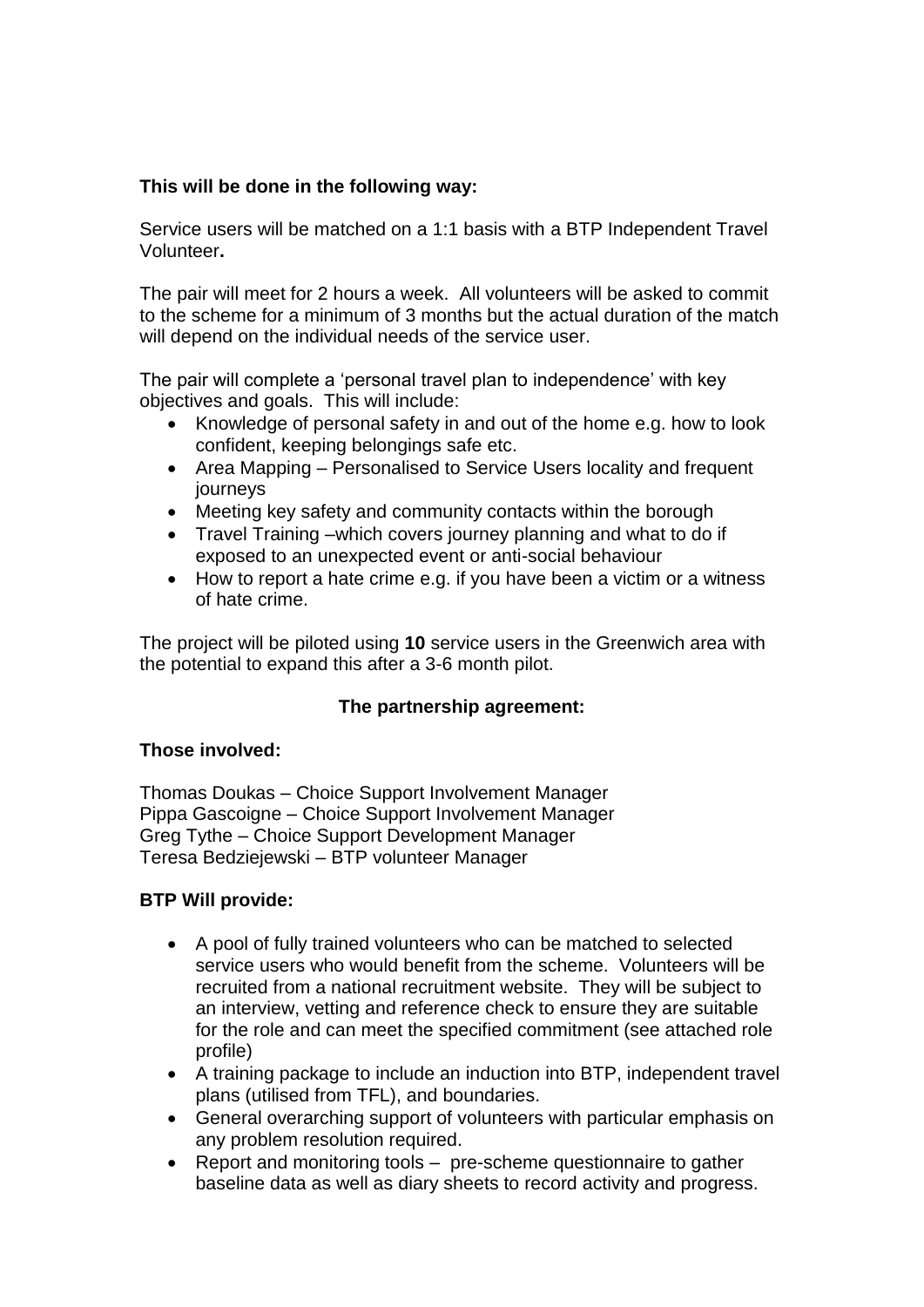- An evaluation of the service after the pilot.
- Funding of volunteer travel expenses

## **Choice Support Will provide:**

- 10 service users in the Greenwich area that are suitable and would benefit from the scheme.
- Input into interviewing of volunteers to assist with the matching process.
- Basic disability awareness training plus any additional training such as mapping, challenging behaviour and Safeguarding of Vulnerable adults.
- Support to both the volunteer and the service user during their initial introduction meeting.
- Offer regular and ongoing support to volunteers both via email, phone and face to face.
- Advice and any problem resolution required in regard to the service user during the scheme.
- Support and provide alternative services to the service user once the programme ends.
- Any expenses incurred by the service user that will not be covered by their personalised budgets.
- A venue for training the volunteers.
- A celebration event at the end of the pilot for all parties involved.

## **BTP and Choice Support will:**

- Have open communication regarding the progress of the project and any issues that may arise
- Share the reporting and monitoring tools in order to demonstrate the benefits of the scheme to both organisations.
- Undertake any agreed press work relating to the scheme and ensure that it meets the criteria of both marketing departments.

If both organisations adhere to the above then it is hoped that the following would be achieved for:

### **Service Users**:

- Journey planning skills on all forms of transport.
- Practical/real time experience of journeys.
- An understanding of personal safety whilst using public transport and travelling.
- An understanding of how to report a hate crime
- A record of the journeys they have achieved and the progress they have made.
- An increased knowledge of transport systems in their area.